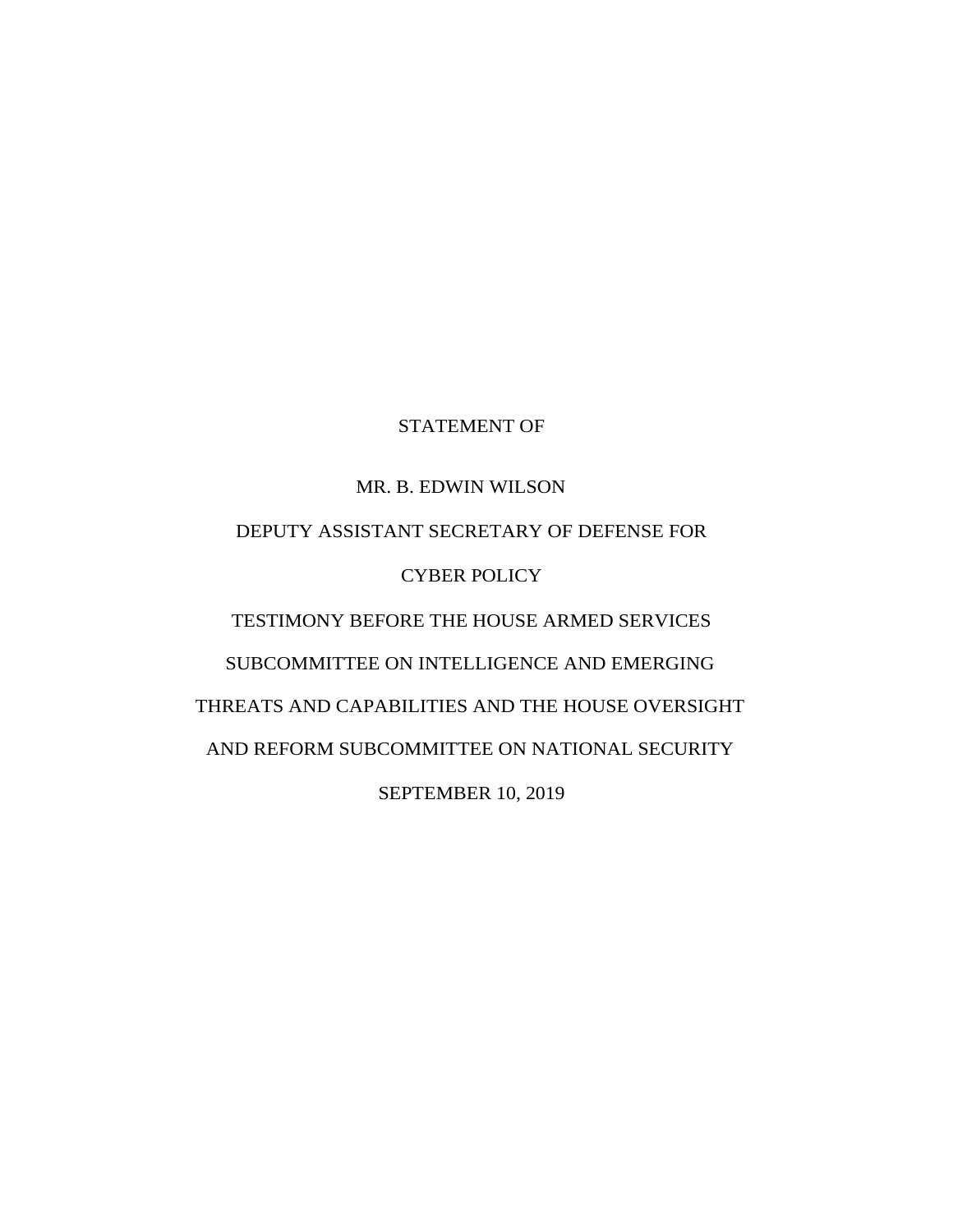#### **INTRODUCTION**

Chairman Langevin, Chairman Lynch, Ranking Member Stefanik and Ranking Member Hice, and members of the committees, thank you for the opportunity to testify on the role of the Department of Defense (DoD), in partnership with other Federal departments and agencies, in securing the Nation's internet architecture.

I would first like to thank Congress for its broad and continued support of the Department's cyber missions, including the enactment of the John S. McCain National Defense Authorization Act (NDAA) for Fiscal Year 2019, which supports a range of military operations in cyberspace to deter, disrupt, and defeat, malicious cyber activities, as well as our constructive, ongoing dialogue with the House and Senate Armed Services Committees regarding the development of the NDAA for Fiscal Year 2020.

## **THE THREAT**

To begin, I would like to offer a perspective on the cyber threat environment. As the 2018 National Defense Strategy and the 2018 DoD Cyber Strategy make clear, the U.S. homeland is no longer a sanctuary from cyber threats. The United States' strategic competitors are conducting cyber-enabled campaigns to erode U.S. military advantages, threaten our Nation's critical infrastructure, and compete using predatory, non-free market economic practices to undermine our prosperity.

In particular, we are engaged in long-term power competition with China and Russia. As part of this long-term power competition, these States are engaged in persistent campaigns against the United States in and through cyberspace. These campaigns are conducted below the threshold of armed conflict but collectively pose long-term strategic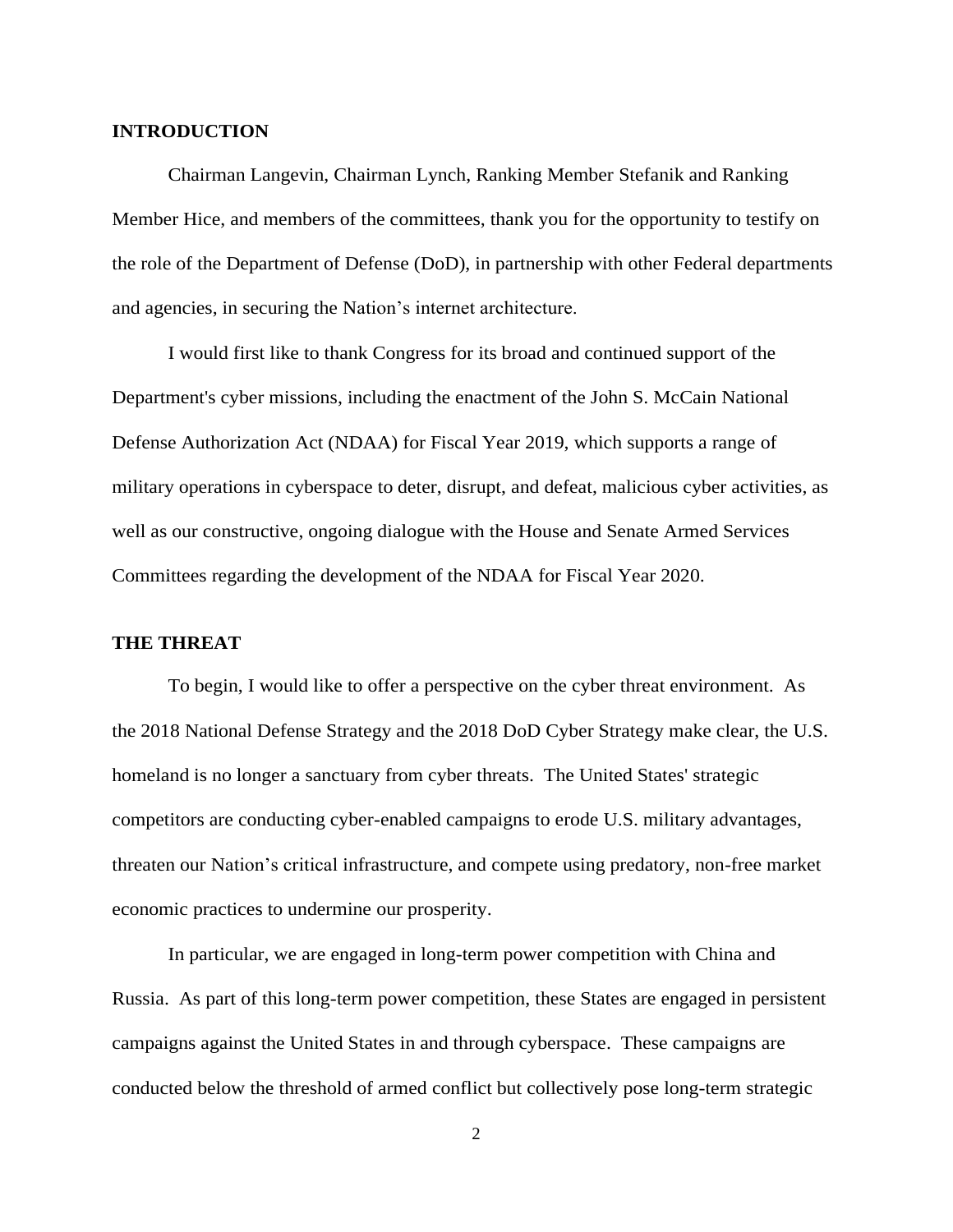risk to the Nation, our allies, and our partners. Our strategic posture acknowledges the growing risk to our military advantage and to the Nation if we do not deter, disrupt, and defeat these threats. The Department, working alongside our U.S. Government partners, continues to strengthen public and private partnerships in order to mitigate emerging cyber threats, but more must be done and will be done.

### **STRATEGIC POSTURE**

In September 2018, the President released the National Cyber Strategy, which highlights the growing threat that malicious cyber actors pose to our national security. The 2018 DoD Cyber Strategy prioritizes the challenge of Great Power competition and recognizes that the Department must adopt a forward-leaning posture to compete with, and counter, determined and rapidly maturing adversaries. The strategy normalizes the Department's efforts in the cyberspace domain, integrating cyberspace operations into military operations in the physical domains of air, land, sea, and space.

The DoD Cyber Strategy also makes clear that the Department's focus in cyberspace, like in other domains, is to "defend forward"—that is, to prevent or mitigate threats before they harm U.S. national interests. We defend forward by conducting operations that range from collecting information to gain insight about hostile cyber actors and their intent, to exposing malicious cyber activities and associated infrastructure publicly, to disrupting malicious cyber activities directly. Through a persistent day-to-day presence in cyberspace, we can best monitor our adversaries and develop an effective national cyber defense. This approach simultaneously imposes costs on adversary malicious actors and enables our interagency, industry, and international partners to strengthen their resilience, close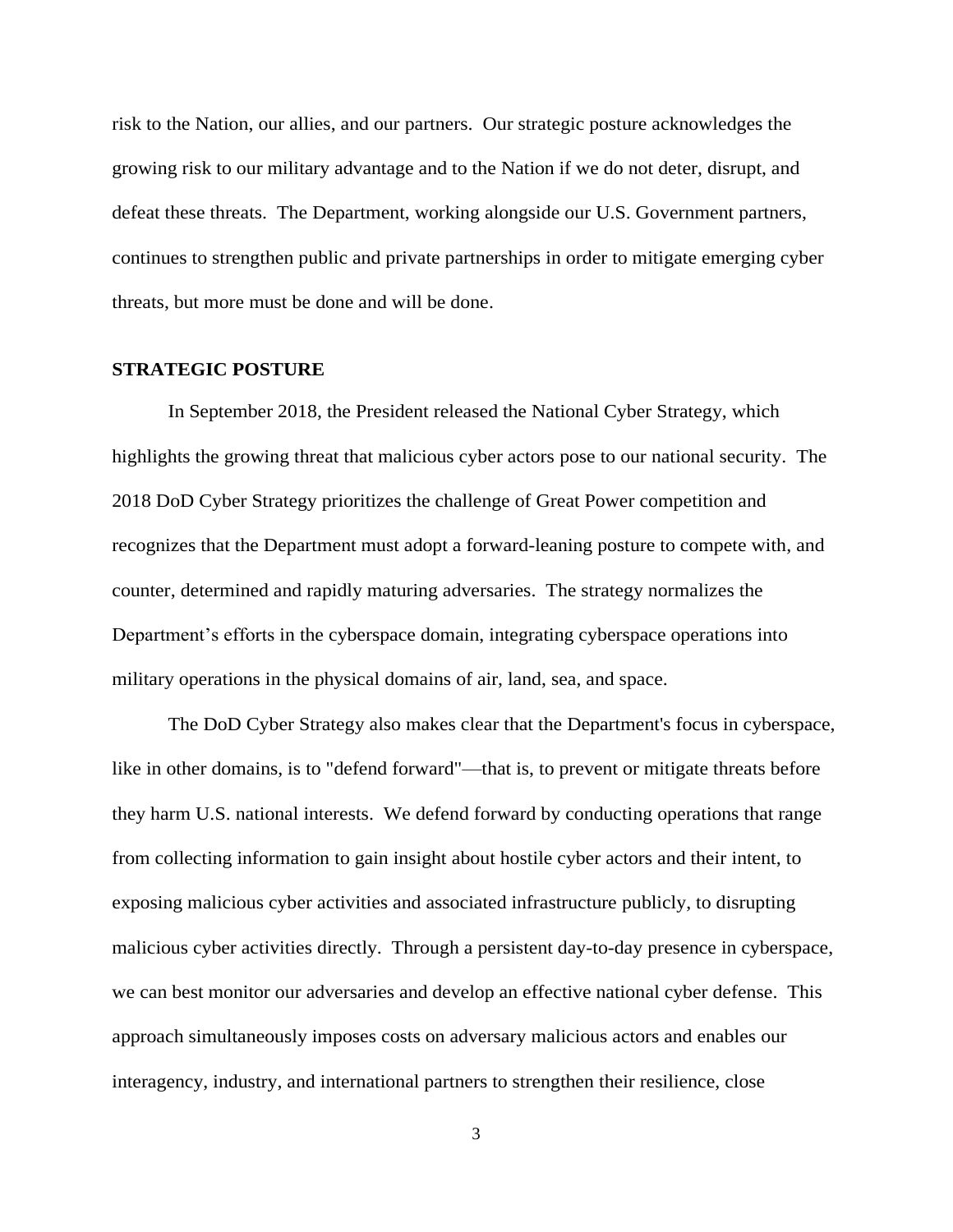vulnerabilities, and defend critical networks and systems.

In parallel with defending forward, the Department is continually working with its partners to strengthen the resilience of networks and systems that contribute to current and future U.S. military advantages. The Department has previously focused its defensive efforts on military platforms and systems and networks owned and operated by DoD. However, the evolving cyber threat and increasingly provocative activities of key competitors have demonstrated vulnerabilities that extend beyond the DoD Information Network. The vulnerability of U.S. critical infrastructure to cyberattacks means that adversaries could disrupt military command and control, banking and financial operations, the transportation sector, the energy sector, and various means of communication. As a result, supporting U.S. Government efforts in securing and defending the Nation's critical infrastructure is also a priority under the DoD Cyber Strategy.

Our interagency, international, and private sector partners are key to ensuring that DoDcan operate and project power in a contested cyber environment. Empowered by the 2018 DoD Cyber Strategy, DoD's role in defending the homeland is focused outward and supports our interagency partners, including the Department of Homeland Security (DHS), represented here this afternoon by Assistant Director Manfra. Supporting U.S. Government efforts to secure and defend U.S. critical infrastructure has become an enduring DoD activity, as demonstrated in the successful whole-of-government effort to secure the 2018 U.S. midterm elections.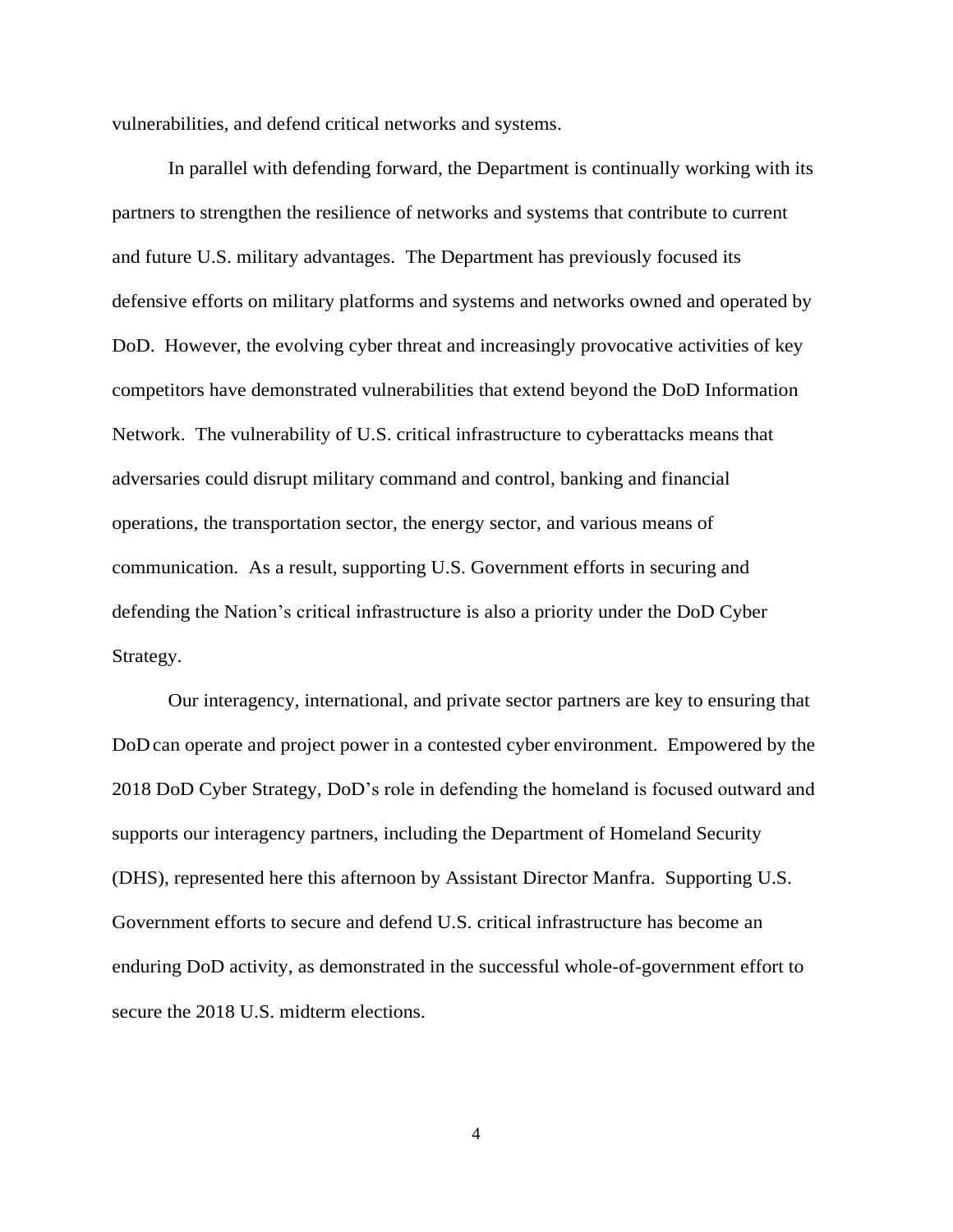#### **CHALLENGES TO SECURING THE NATION'S INTERNET ARCHITECTURE**

It has become increasingly clear, as the National Security Strategy released in December 2017 identified and as President Trump has noted, that "economic security is national security." A strong, defensible cyber infrastructure fosters economic growth, protects our liberties, and advances our national security. As the U.S. military becomes more and more technologically advanced, our demand for connectivity that's always-on and always available will only increase. DoD relies heavily upon the global internet architecture including internet exchange points, data centers, content delivery networks, undersea cables, international telecommunications, and related infrastructure. Undersea cable systems are vital to the execution of DoD's missions globally. The Department has been leasing bandwidth on privatelyowned undersea cable systems since the 1980s. DoD prioritizes mission-essential traffic and the Defense Information Systems Agency (DISA) is constantly working with the Combatant Commands, Military Departments, and Defense Agencies to meet mission requirements.

The U.S. Government has a limited and specific role to play in defending against attacks on our Nation's internet architecture, including through DoD's trusted relationships with industry. Security was not a major consideration when the Internet was designed and fielded. Although computers and network technologies underpin U.S. military warfighting superiority by enabling the Joint Force to gain the information advantage, strike at long distance, and exercise global command and control, the private sector owns and operates well over ninety percent of all of the interdependent networks of information technology infrastructures across the cyber domain. At the same time, the Nation's telecommunications infrastructure is primarily owned by commercial entities. Our adversaries target our Nation's weakest links, and vulnerabilities are consistently found across the full scope of the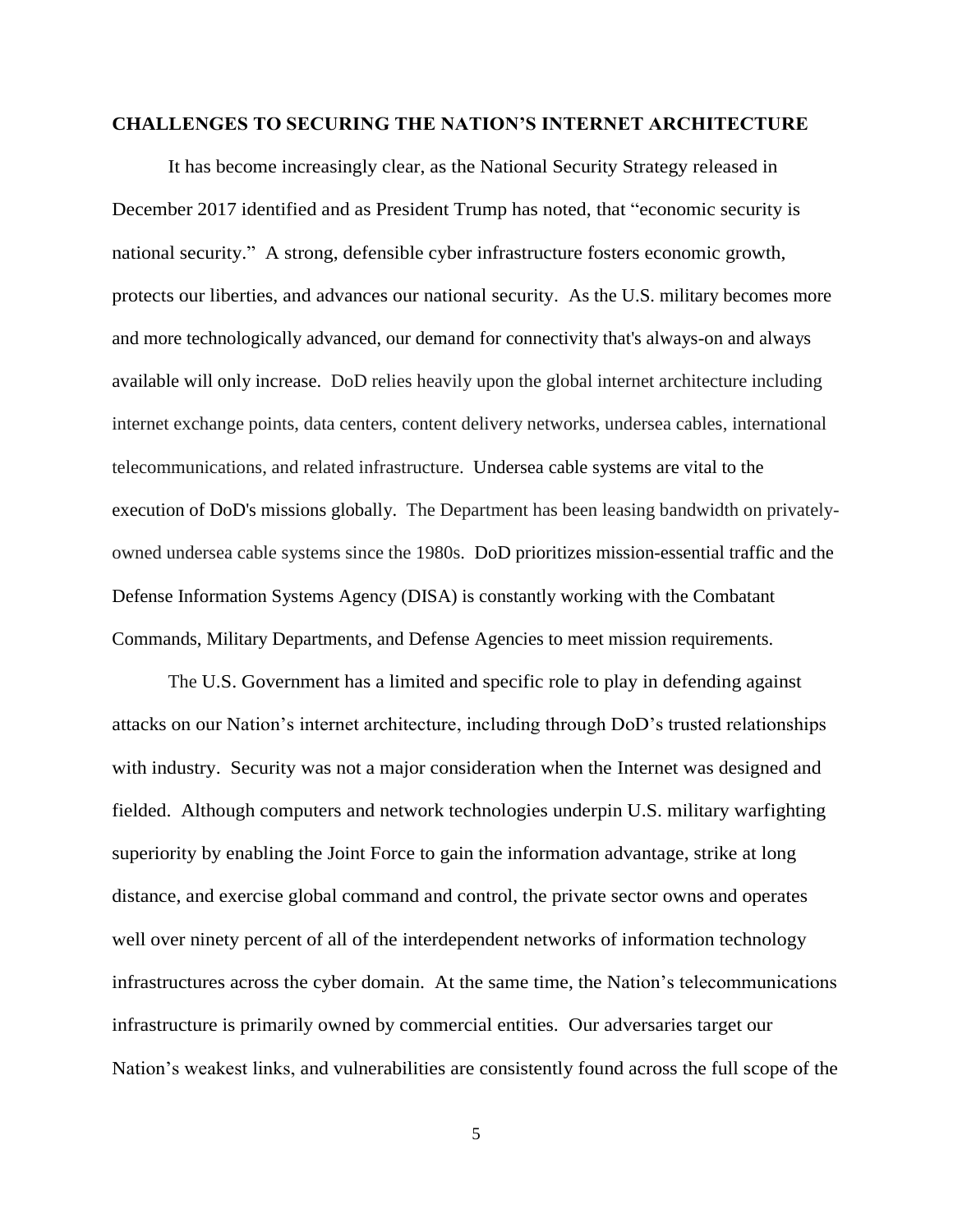Internet ecosystem be it government or industry targets.

The Department, which views the challenges it faces in performance of its critical missions principally through a national security lens is nonetheless highly dependent on privately-owned infrastructure, decisions concerning which are regularly guided by ordinary business – or economic – considerations. Recognizing this inherent tension, defending national critical infrastructure, including the Nation's internet architecture, from significant foreign malicious cyber activity has become an area of increased emphasis for the Department.

Any large-scale disruption or degradation of national critical infrastructure would constitute a national security concern, as would threats to DoD critical technology information (CTI) and other controlled unclassified information (CUI) processed or stored on non-DoDowned systems and networks, demanding close cooperation and strong relationships with the private sector. This priority is formalized in the DoD Cyber Strategy's directive that the Department be prepared to defend assertively non-DoD-owned Defense Critical Infrastructure – referring to the composite of DoD and non-DoD assets essential to develop, project, support, and sustain military forces and operations worldwide. Presidential Policy Directive-21, "Critical Infrastructure Security and Resilience," prescribes that DoD is the Sector Specific Agency (SSA) for the DIB critical infrastructure sector. As the Federal lead of the DIB critical infrastructure sector, DoD and DIB partners work together to improve security and resilience of DIB networks and systems, working closely with DHS and other partners.

The Department's cybersecurity initiatives are an important aspect of the overall and ongoing efforts to deny, disrupt, and neutralize critical technology transfer to China. In October 2018, the Secretary of Defense established the Protecting Critical Technology Task Force (PCTTF) to align the Department's efforts to protect its critical technologies and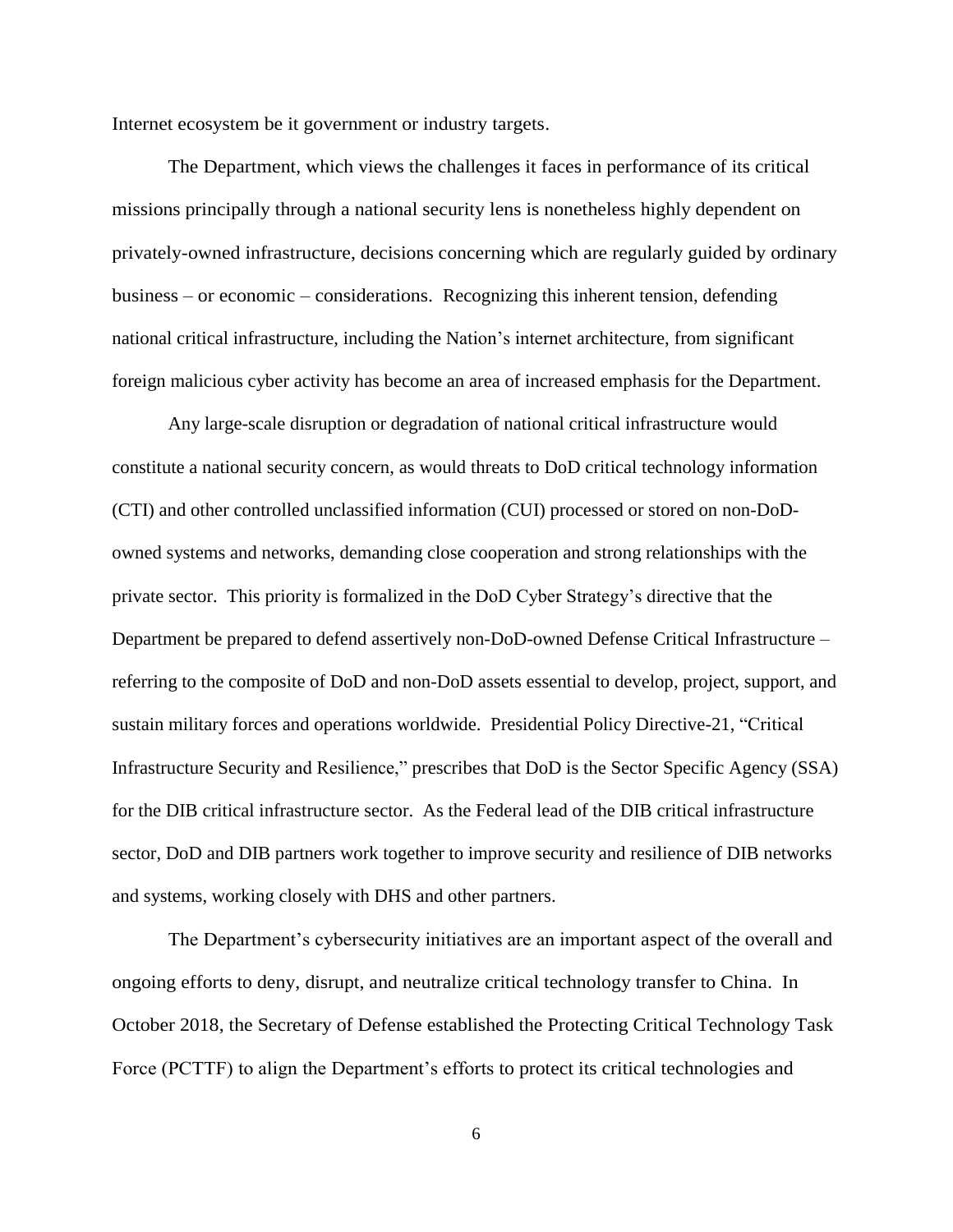address broader systematic issues. Through the work of this Task Force, the Department is driving protection efforts towards its most critical technologies, elevating security across our Research, Development, and Acquisition communities, and organizing the Department's operational response as warranted. In addition, under Executive Order 13873, Securing the Information and Communications Technology and Service Supply Chain, DoD will work with the Department of Commerce to limit foreign adversaries' ability to create and exploit vulnerabilities in our national information and communications technology in order to commit malicious cyber-enabled actions against US critical cyber infrastructure.

DoD is focused on how to improve collaboration with industry and other Federal departments and agencies, including DHS, the Federal lead for improving the security and resilience of much of the Nation's critical infrastructure and SSA for telecommunications. Our partnership with industry includes cyber threat information sharing and collaboration to better protect DoD information as well as industry intellectual property. It will take a whole-ofsociety partnership to defend our vital interests successfully in an era of intensifying adversarial competition.

#### **COLLABORATING WITH INTERAGENCY AND INDUSTRY PARTNERS**

In support of one of the Department's most critical interagency partnerships, DoD and DHS have worked together to establish a framework to drive domestic preparedness and critical infrastructure efforts. In October 2018, then-Secretary of Defense Mattis and then-Secretary of Homeland Security Nielsen signed a joint memorandum that frames how DHS and DoD will secure and defend the homeland from cyber threats. The memorandum makes clear that DHS's mission to protect critical infrastructure and DoD's mission to defend the homeland by defending forward are mutually reinforcing. DoD and DHS each derive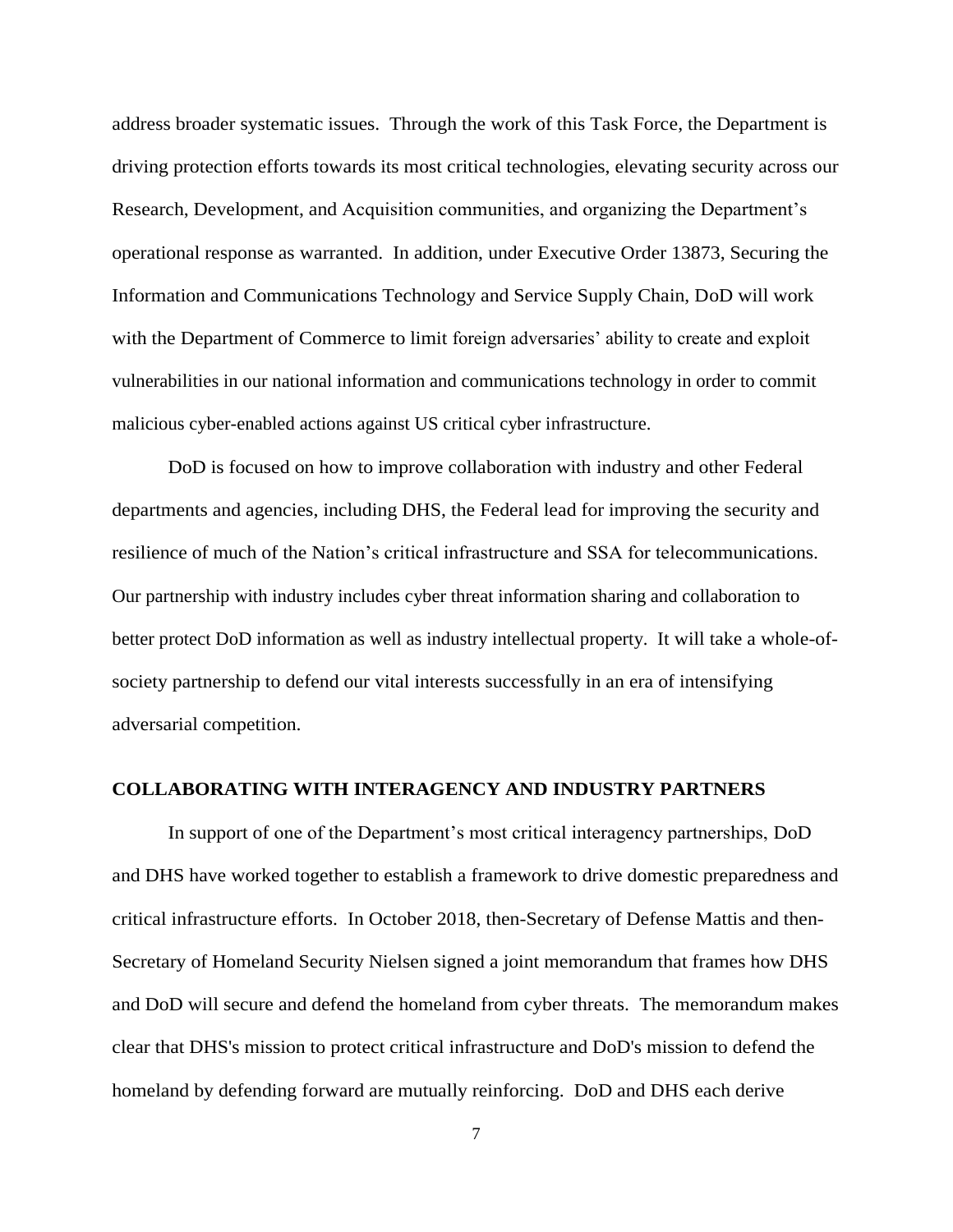unique insights from our daily activities – whether from DoD's intelligence collection and cyber operations, or from DHS's cyber operations to protect Federal networks and critical infrastructure in partnership with the private sector – that inform our respective missions.

Implementation of the joint memorandum is underway. A Joint DoD-DHS Cyber Protection and Defense Steering Group Charter was signed in November 2018, and the Steering Group leadership has directed the prioritization of cyber security cooperation between our departments and meets regularly to assess our progress.

DoD and DHS worked together to ensure that all appropriate Federal Government tools and resources were available to protect and defend the 2018 U.S. midterm elections from foreign interference. As part of this effort, DoD regularly shared information with DHS and the Federal Bureau of Investigation (FBI). It also provided standing approval for DoD personnel to support DHS cyber incident response activities in the event of a significant cyber incident impacting elections infrastructure. DoD dispatched an advance team to DHS's National Cybersecurity and Communications Integration Center to improve situational awareness, communication, and team integration for better unity of effort if DHS requested DoD assistance.

Beyond elections, the Department works closely with DHS, FBI, and stakeholders from across the Federal Government, the private sector, and international partners concerning risks to critical infrastructure, including telecommunications networks. Through a series of Pathfinder initiatives, DoD is focused on improving its collaboration with DHS and other SSAs in support of their missions to assist the private sector – including select critical infrastructure partners – by sharing threat information, conducting collaborative analysis of vulnerabilities and threats, and mitigating those risks.